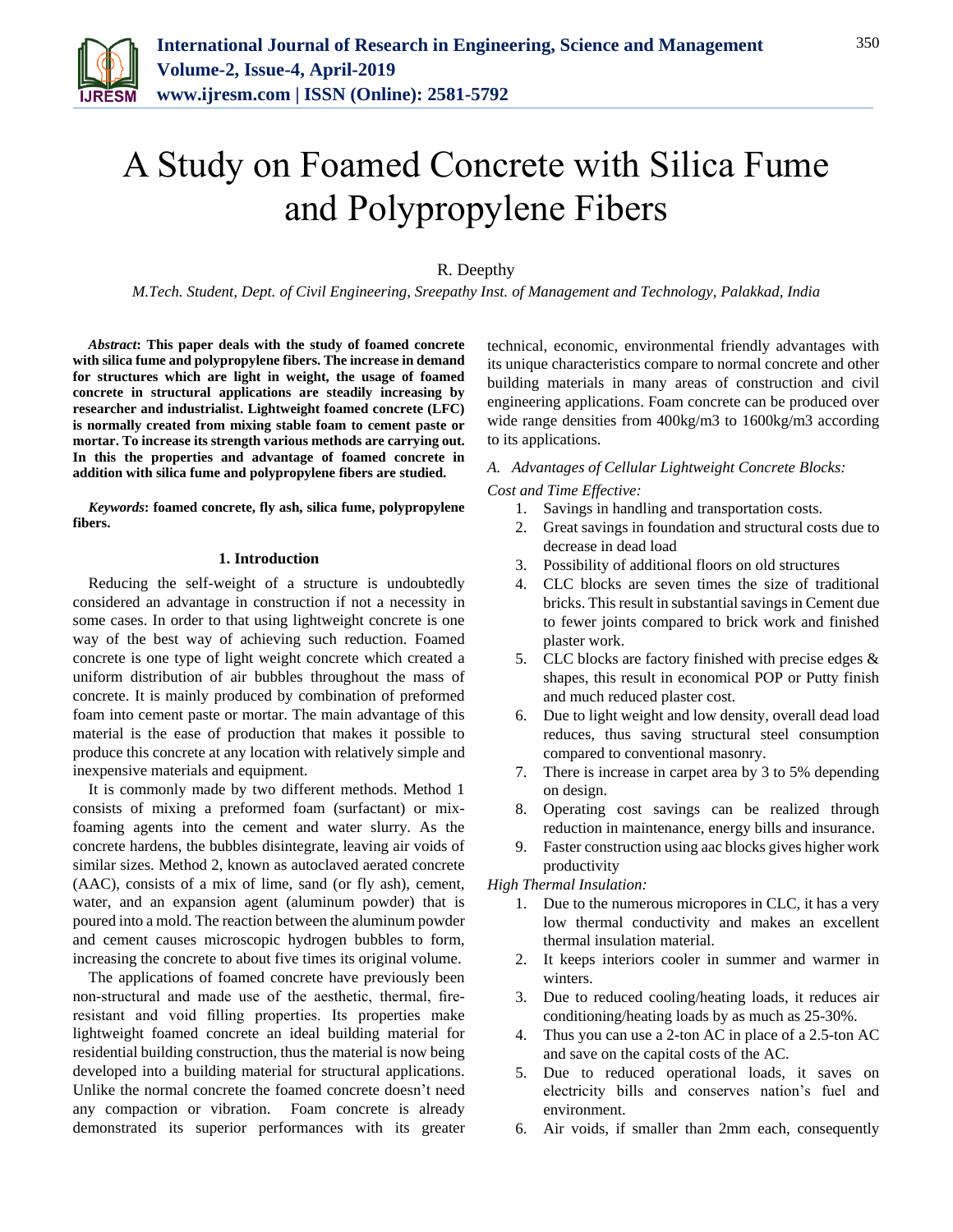

increase thermal insulation substantially.

7. Normal aggregate concrete has a specific thermal conductivity (Lambda) of 2.1 W/mk.

## *Fire Resistance:*

- 1. CLC blocks are non-combustible and have a melting point of approximately 1500 degrees Centigrade, much higher than other building materials.
- 2. No toxic fumes are generated during a fire and thus save precious lives during a fire.

## *Acoustic Insulation:*

1. CLC blocks have natural acoustic insulation due to its aerated structure and have superior sound absorption properties in comparison with other materials. It reduces outdoor noise pollution and also saves costs by reducing costs of noise and echo proofing materials

## *Environment Friendly:*

CLC uses the least amount of energy to produce than any other masonry building material. The manufacturing process is such that negligible gaseous, liquid or solid waste is released into the environment. Moreover, Fly Ash [a waste product during Thermal Power Generation) is the MAJOR raw material consisting 60-70% of the total weight. Thermal Power plant waste is effectively used unlike brick manufacturing which degrades and erodes agricultural land, which is already a precious commodity in a highly populated agro based country like India.

- 2. High Thermal Insulation
- 3. Low thermal conductivity
- 4. Thermal Performances 5 times better than clay bricks & 10 times better than RCC
- 5. Interiors remain cool in summer and warm in cold wintry day
- 6. Ideal material for applications in cold storage rooms
- 7. Up to 37-42db sound reduction based on thickness
- 8. It is possible to achieve even higher values depending upon the thickness and the plaster.
- 9. Savings in recurring energy costs in air-conditioning
- 10. Can fulfill required STC (Sound Transmission Class) rating
- 11. 1/3rd the density of clay bricks
- 12. Economic design: savings in cement and steel
- 13. Enables faster construction
- 14. Technology is simple and easy to execute
- 15. Require minimum skilled workforce and unskilled labour
- 16. Result in faster execution
- 17. Finished dwellings are weather-proof, thermally comfortable and durable
- 18. Suitable for Hurricane/ Earthquake proof constructions
- 19. Converting and make productive use of industrial waste products
- 20. Low Maintenance
- 21. Resistant to insects & pests

## *Applications of CLC Blocks*

- 1. Residential Constructions.
- 2. Commercial Constructions.
- 3. Institutional Constructions.
- 4. Hotels and Hospitals.
- 5. Multi-storeyed Constructions.
- 6. Industrial Constructions.
- 7. Insulation Purpose.
- 8. Add on Floors and Extensions.
- 9. Crafts and Murals

## **2. Review**

Concrete Structures are very popular and widely used for the construction of the residential and industrial building. The major portions of wealth are spent for the construction of these structures and it becomes a key factor of social development. Researchers are very much interested in developing improved technologies for enhanced strength, safety and economy. The addition of silica fume and polypropylene fibers are helps to increase the compressive strength.

## *A. Effect of Silica Fume and Polypropylene Fiber*

The effects of Silica Fume on the compressive strength of foamed concrete with different silica fume volume fractions. It can be seen that silica fume can significantly increase the compressive strength. The extent of increasing strength increases with an increase in amount of SF. The increase in silica fume increases the strength by 50% by comparing with normal foamed concrete. Silica fume can also reduce the weight of foamed concrete blocks. The effect of polypropylene fiber on the compressive strength of EPS concrete with different EPS volume fractions. For normal concretes, polypropylene fiber decrease the compressive strength a little. While for silica fume added foamed concrete, the strength with polypropylene fiber increases. The main reason is that polypropylene fiber restrains the segregation and increases the homogeneity of mix.

#### *B. Water Absorptions*

The absorption characteristics of concrete are related to the porosity and affect the durability of concrete. A limit on the initial (30 min) absorption for assessing the concrete quality was defined by Comite Euro. The initial absorption at 30 min, as well as the final absorption. It is found that the foamed concretes show lower absorptions than the corresponding normal concretes. The effect of polypropylene fiber on the absorption at 30 min and the final absorption. It can be seen that the absorption at 30 min, as well as the final absorption, of sample with polypropylene fiber is much higher than that of sample without polypropylene fiber. It indicates that addition of polypropylene fiber in the mixes introduces air into concrete and increases the water absorption.

## **3. Conclusion**

From the test presented in this paper, the following